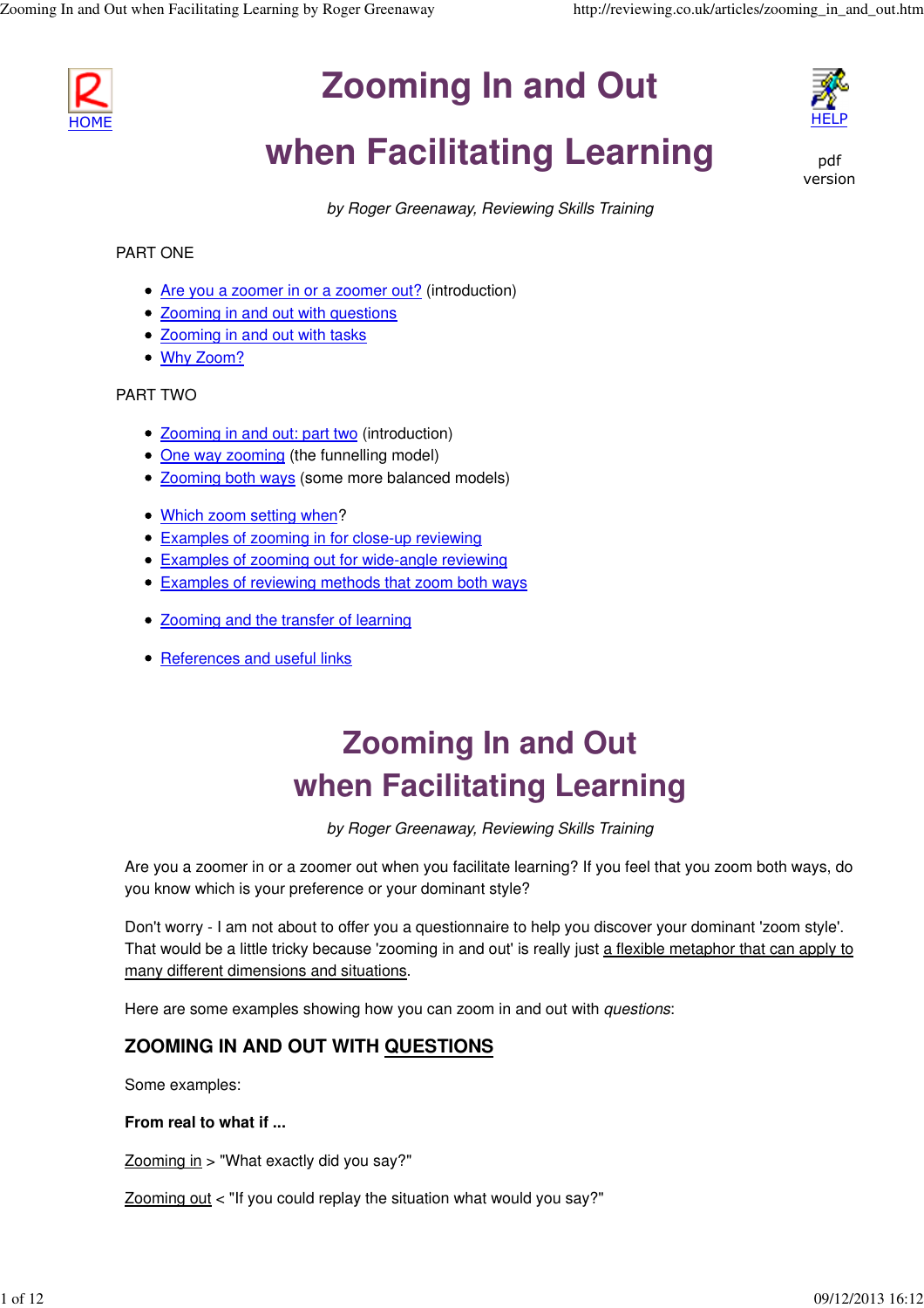### **From restricted to unlimited ...**

Zooming in > "Can you sum up what you want to say in 3 words."

Zooming out < "What would you like to add that has not already been said?"

### **From essential to also ...**

Zooming in > "What was the turning point?"

Zooming out < "What else helped to produce a successful outcome?"

### **From initial explanation to alternative explanations ...**

Zooming in > "Why did this happen?"

Zooming out < "Let's take care not to jump to conclusions. Are other explanations possible?" [The actual search for other explanations might involve both zooming in and zooming out.]

### **From your perspective to someone else's perspective ...**

 $Z$ ooming in > "Why did you behave in that way?"

Zooming out < "What would x say if she had witnessed what you did?"

### **From this context to very different contexts ....**

Zooming in > "What was the best example of good teamwork?"

Zooming out < "Would this be seen as 'good teamwork' in all situations and cultures?"

### **From this system to the wider system ...**

Zooming in > "How has greater efficiency been achieved?"

Zooming out < "What will be the consequences for other parts of the system?"

### **From small picture to big picture ...**

Zooming in > "Did you use your resources optimally?"

Zooming out < "What other resources / people / stakeholders could you have brought in?"

### **From short term to long term ...**

Zooming in > "What has been the impact of your efforts so far?"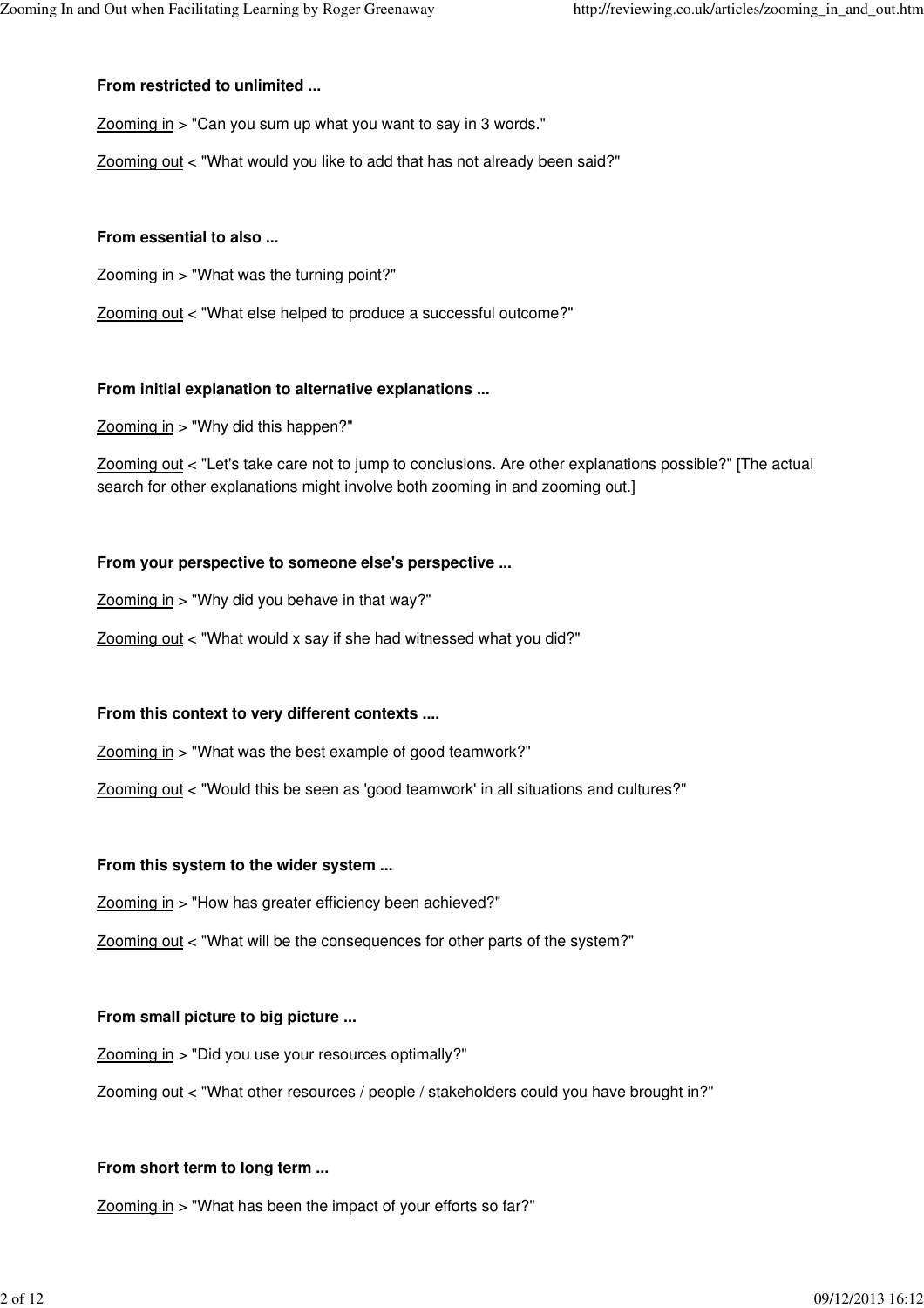Zooming out < "How sustainable is this process?"

Zooming in and out is not just about the nature of your questions. Tasks are another option:

up to index

## **ZOOMING IN AND OUT WITH TASKS**

Some examples:

#### **My world – our world – their world ...**

Zooming in > Make a headline for this event that sums up what was most important for you

Zooming out < Make a headline for this event that you would like to see in your organisation's newsletter.

Zooming further out << Make a headline for this event for a big circulation news publication of your choice.

**From snapshot to storyboard to video clip** (of future expectations) ...

Zooming in > Choose one picture (or photograph) to accompany the story of this event.

Zooming out < Choose a series of pictures (or photographs) that tell the story of this event (with no words or few words).

Zooming 'in' on behaviour and zooming 'out' to the future: Create some short video clips that demonstrate how you expect to apply your learning.

### **From capturing significant learning to building into a future scenario**

Zooming in > Produce a group poem (or collection of phrases) that captures the essence of some of your most significant learning.

Zooming out < Draw an imaginary future team project working like a dream, adding in captions, speech bubbles or thought bubbles that re-cycle (or adapt) most of the words and phrases from the group poem.

### **From reflecting indoors to reflecting outdoors**

Zooming in > Spend time completing your reflective journal or talking with your learning buddy.

Zooming out < Make a leisurely journey (walking or canoeing) with a learning buddy in a relaxing and inspirational natural environment. For out and back journeys, switch roles at the turning point, so that each person takes it in turns to be the centre of attention.

up to index

### **WHY ZOOM?**

#### **The value of zooming for facilitators, learners and transfer of learning**

As you zoom in, new details appear that were previously invisible, and as you zoom out, the broader view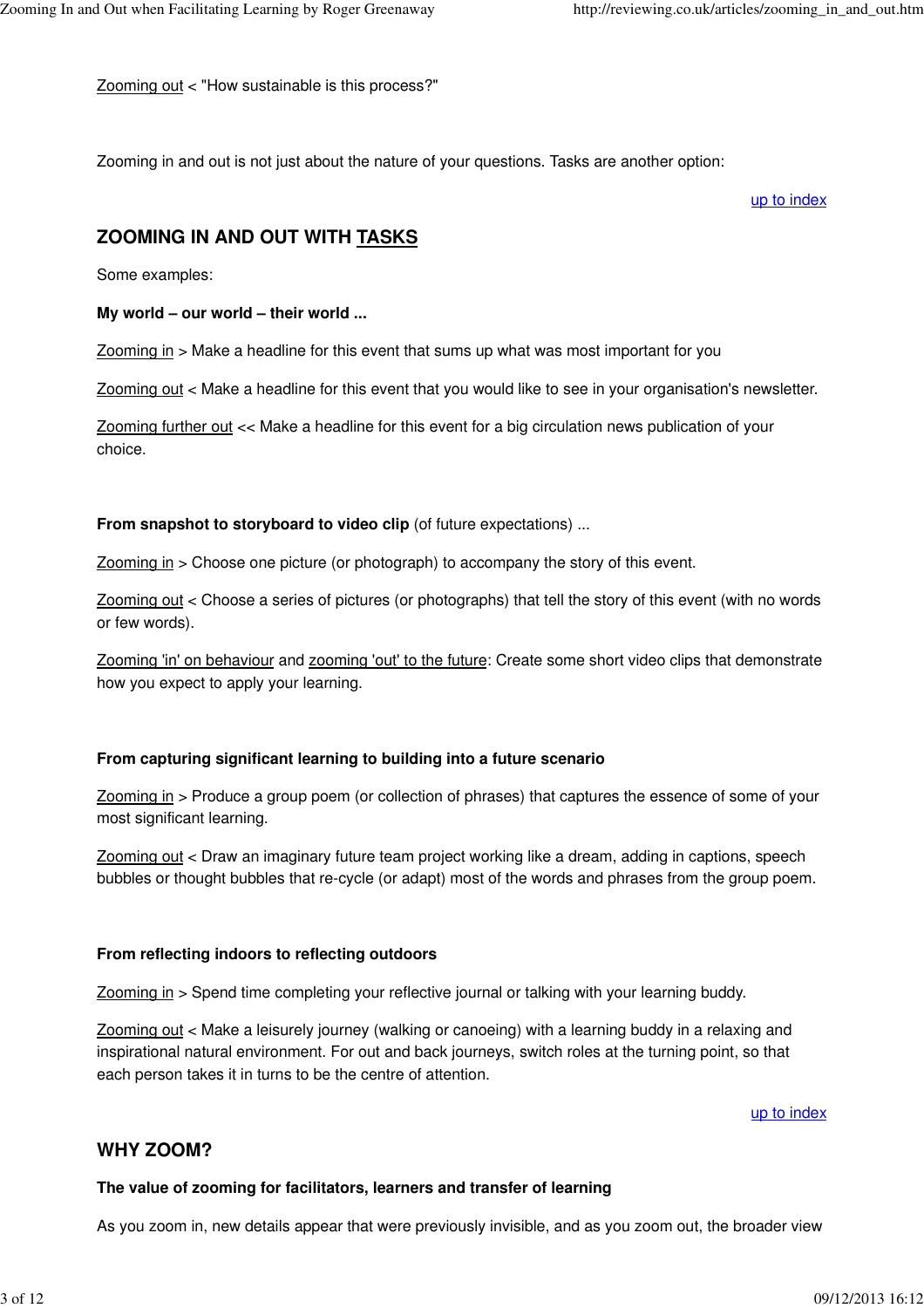reduces the visible detail but creates an ever-widening context and panorama. Zooming out reveals the macro system, zooming in reveals the microsystem.

Sometimes the patterns discovered at the micro level are similar to patterns found at the macro level. (Search for 'fractal images' for some beautiful illustrations.) When we are shown photographs without any clues about scale it can be difficult to work out whether we are looking at a span of kilometres or a span of millimetres.

Whatever you current focus, it is always worth considering whether to go large, go small or stay much the same. You are not looking for the perfect focus that you make permanent. This is because there is a value in changing focus and making connections from one scale (or zoom setting) to another. It is valuable for facilitators to be adept at changing focus in a timely fashion. It is even more valuable for participants to develop such skills.

Perhaps our hope as facilitators of learning is that zooming in (such as detailed personal feedback sessions) will reveal insights that allow participants to zoom out and discover their broader relevance. Transfer of learning often equates with 'zooming out'.

But sometimes the initial experience is a mind-opening, horizon-broadening, confidence-building, eye-widening, life-affirming, whole-world-of-possibilities kind of experience. And transfer arises from settling on a small achievable project through which to channel these mind-expanding discoveries. So transfer of learning can also equate with zooming in on the next step to take.

Have you noticed how film directors create suspense by zooming in on the detail such as close-ups of the character who is vulnerable to attack, or on the fresh footprint they have just spotted? Zooming out to wide angle provides a sense of safety – scanning the horizon so that we can see more of the surroundings from where threats may come. In darkness, floodlights are more reassuring than the beam of a pencil torch - which gives so little information to the vulnerable torch-bearer while giving missioncritical information to the assailant. The actual danger (or learning opportunity) can be near or far. The habit of zooming in and out maximises opportunities for learning from experience.

up to index

# **Zooming In and Zooming Out: part two**

# **ZOOM I<sup>N</sup> OR <sup>Z</sup>OOM OUT?**

by Roger Greenaway, Reviewing Skills Training

In part one of this article I asked, "Are you a 'zoomer in' or a 'zoomer out' when you facilitate learning?" I then gave examples of how you can 'zoom in' or 'zoom out' with questions and also with review tasks. And in answer to the question 'Why Zoom?' I wrote:

"Whatever you current focus, it is always worth considering whether to go large, go small or stay much the same. You are not looking for the perfect focus that you make permanent. This is because there is a value in changing focus and making connections from one scale (or zoom setting) to another."

Part two shows how 'zooming' has featured in some learning models that you may know::

- One way zooming (the funnelling model)
- Zooming both ways (some more balanced models)

followed by some practical examples:

- Which zoom setting when?
- Examples of zooming in for close-up reviewing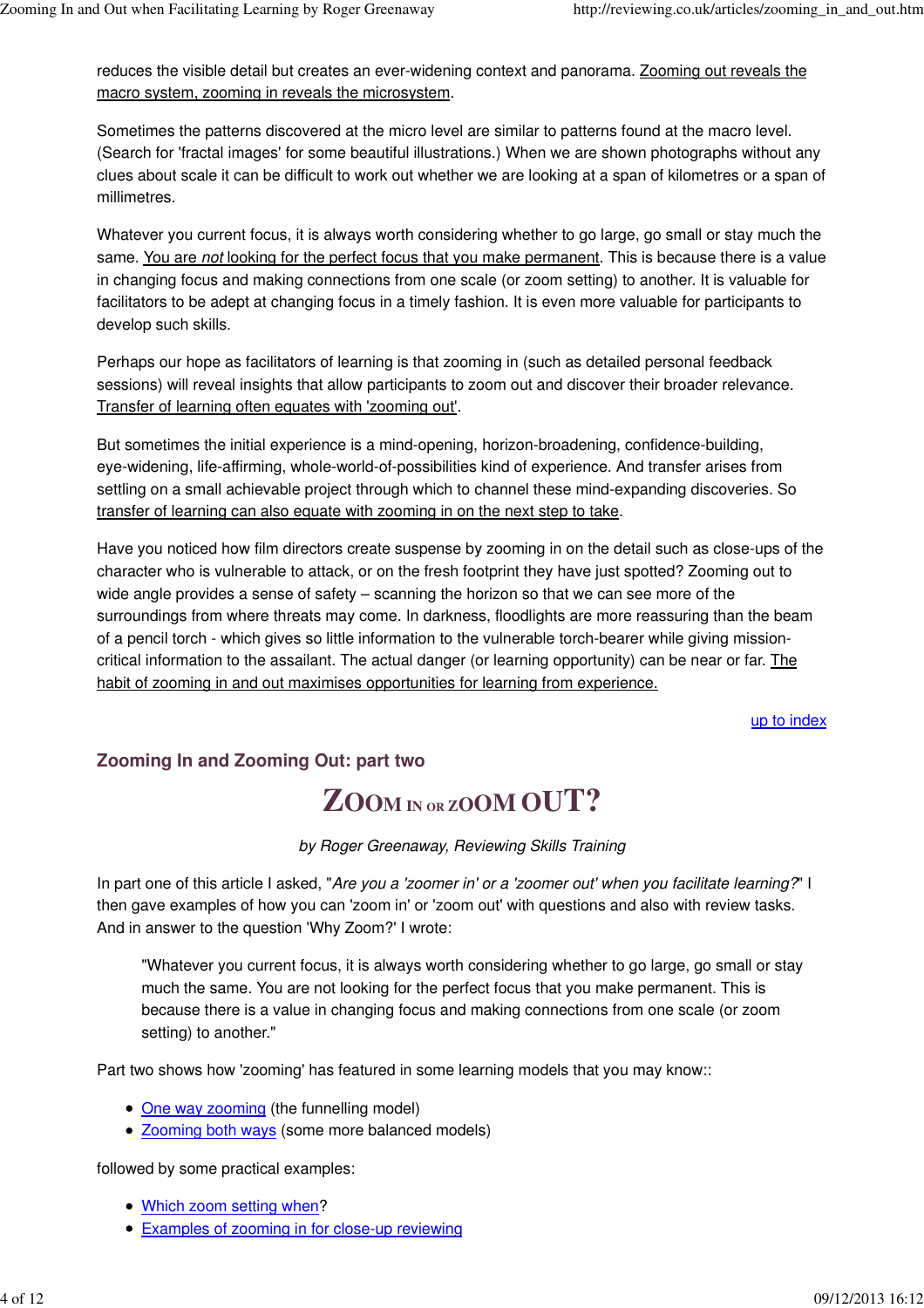- Examples of zooming out for wide-angle reviewing
- Examples of reviewing methods that zoom both ways

some thoughts on zooming and the transfer of learning:

• Zooming and the transfer of learning

and some follow-up links and references for those who want to explore zooming further:

• References and useful links

You will now discover more about why and how we can all benefit from the frequent use of a 'zoom lens' when our purpose is to learn from experience – or to help others to do so.

I'd first like to take you on a whistle-stop tour of the different kinds of zooming I have found in experiential learning models before getting to more examples of practice.

## **ONE WAY ZOOMING**

The 'Debriefing Funnel' follows a classic 'zooming in' process. Experience is progressively processed on its journey down through the filters in the narrowing funnel (Priest and Gass, 1997). The six filters are:

| review              |  |  |
|---------------------|--|--|
| recall and remember |  |  |
| affect and effect   |  |  |
| summation           |  |  |
| application         |  |  |
| commit              |  |  |
|                     |  |  |
|                     |  |  |
|                     |  |  |
|                     |  |  |

Priest and Gass state that we should not to be bound by a single view of debriefing as the only way to guide reflection. They do not themselves offer a 'zooming out' alternative to restore the balance, but many others have done so ...

## **ZOOMING BOTH WAYS**

There are many different ways in which other models combine zooming in and out. Here are some examples of learning models that zoom both ways:

# analytic contemplative

Borton's three questions: 'What? So What? Now What?' (Borton, 1970) should first be asked in an analytical mode that is "hard-driving, pointed, sharp, logical, tough and rigorous" and then in a contemplative mode "a more relaxed approach which avoids picking at one's self and allows alternatives to suggest themselves through free association and metaphor." Borton would clearly appreciate the value of a zoom lens that moves both ways – in then out.

# divergent Convergent

Likewise, Kolb (1984) also recognised the value of balancing zooming in and zooming out. Kolb associates the experience and the initial reflection with divergent thinking, and he associates the next two stages of his cycle (conceptualisation and experimentation) with convergent thinking. Unlike Borton's model, Kolb's cycle starts with zooming out and ends with zooming in. But the starting point may matter less than the rhythm (much the same as breathing - so long as we maintain a patterm of breathing in and out it doesn't really matter where we started).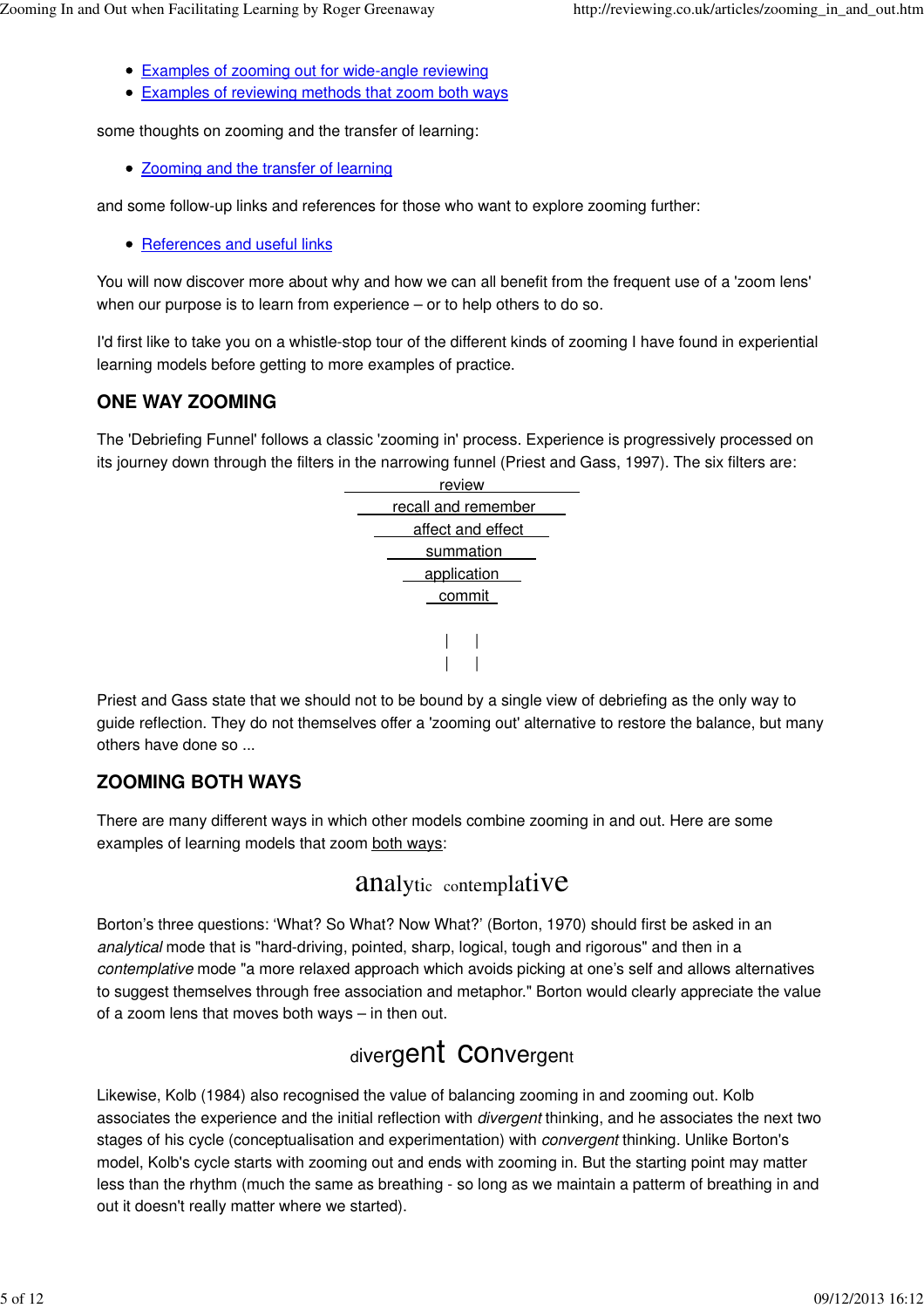# <sup>o</sup>p e n probin<sup>g</sup>

Thiagi favours more frequent switching from 'in' and 'out' - moving from open to probing questions within each stage of his debriefing sequence (Thiagarajan & Thiagarajan, 1999). Perhaps it is no accident that in the laid back 1970s Borton encouraged people to spend a whole cycle in one mode and then wander around it again in a more open mode; in the faster-paced 1980s Kolb squeezed both modes into a single cycle; then in the 1990s Thiagi is zooming out and in several times within a single cycle.

# tight loose

In contrast, back in the 1950s people seemed to spend long periods in one mode or the other. Kelly, known for his Personal Construct Theory (Kelly, 1955) presents learning (and creativity) as an alternation between *tight* and *loose* construing. Extremely *loose* construing is associated with dreaming and poetry. Extremely tight construing is associated with a fixed and unchanging view of the world. Learning happens as a result of moving to and fro between tight and loose construing.

# <sup>u</sup>nfreeze refreez<sup>e</sup>

A similar pattern was described by Lewin (1947). Writing about change at the individual, group and organisational level, Lewin saw unfreezing as a necessary precursor for change. This is followed by moving and refreezing until another thaw becomes necessary. Lewin's theory generally applies to longer time spans than those described above - so it fits neatly into my little thesis about how, in learning theories, the frequency of zooming increases from one decade to the next. [Carl Rogers' Freedom to Learn (1969) exudes the kind of patience that would fit with the pace needed for the 1960s, but I need your help to find a 'zoom' theory of learning from this missing decade!]

From this brief tour of theories that have something to say (in their own terms) about zooming in and out, we have seen an interesting variety:

- the need to zoom in and out if we are to learn (Lewin; Kelly)
- a zooming in cycle followed by a zooming out cycle (Borton)
- zooming out at the 'start' of the cycle and zooming in to complete the cycle (Kolb)
- zooming out then in at each stage of a debriefing cycle (Thiagi)

[References are at the end of this article.]

### up to index

# **WHICH ZOOM SETTING WHEN?**

Rather than wondering which lens to reach for at the start of a review or trying to follow a tidy fixed pattern, I'd recommend that (much like a professional photographer) you are fully equipped with a range of lenses – ready to respond to opportunities as they arise. This whistle-stop tour strongly suggests to me that any and every stage of learning can potentially benefit from any zoom setting. To switch metaphors for a moment, that means that we can benefit from tapping into both 'left' and 'right' brains throughout the learning process – because learning involves both analytical and creative thinking.

The examples that follow demonstrate the value of using a variable zoom lens at any point in a reflection/reviewing/debriefing process - whether for close-up reviewing, wide angle reviewing or for reviewing both ways.

# **EXAMPLES OF ZOOMING IN FOR CLOSE-UP REVIEWING**

**Being put on the spot** (zooming in at the start)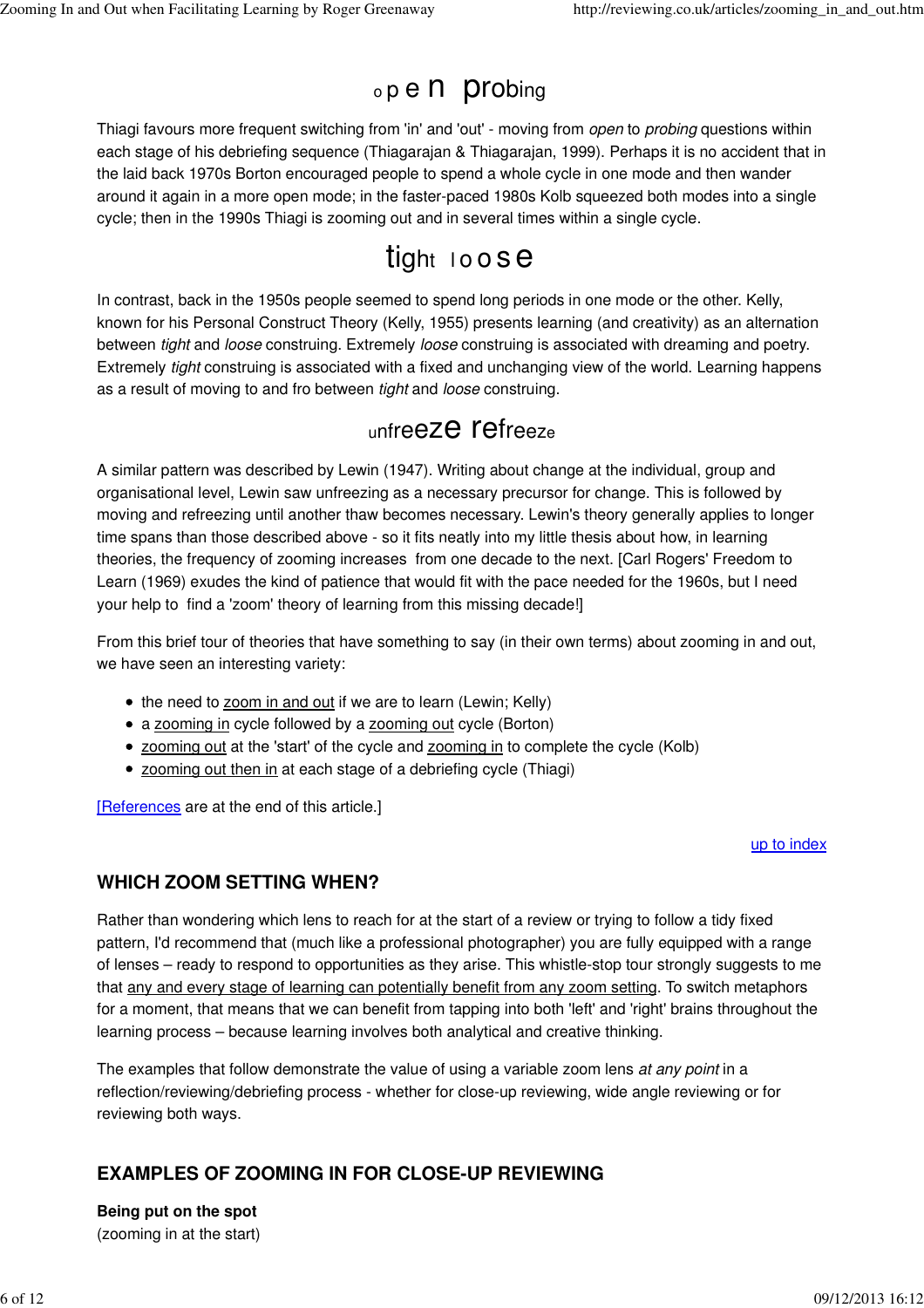Hans Bolten http://www.boltentraining.nl/ was demonstrating a 'Socratic' approach to reviewing. He asked us each to write down one sentence about the team problem-solving exercise which we had just been doing. We wrote in thick pen and displayed our statements on the wall. My statement was "I think I was trying harder than others". I was asked to explain how I came to this conclusion. My assumptions, values and reasoning were all put under the microscope. I soon wanted to rip down my statement and start all over again. Was it tough being put on the spot? Yes! Had I learned about myself? Yes! Would I use the method? Yes! Thank you Hans. Zooming in can be powerful.

### **Choosing a focus**

(zooming in at the start)

Zooming in can be valuable for other reasons. Sometimes it is a timesaver. A Danish IT company uses the Horseshoe method (showing the full spectrum of views on an issue) in order to save time at meetings. Quickly discovering exactly where each person stands on an issue can save a lot of time. A quick snapshot instantly reveals the spread of views and helps the facilitator choose how best to approach each issue – which generally involves some in-depth sampling at different points of the spectrum.

### **Repeated specific positive feedback**

(zooming in, in and in)

An apprentice did not believe the positive feedback he was receiving from others. Unused to hearing such complimentary words, he thought his mates were pulling his leg. Eventually, in the *third* feedback session, the apprentice accepted the feedback as genuine. In the end, the detailed evidence was incontrovertible and inescapable. It was a personal breakthrough.

### **Action replay of a turning point**

(starting wide and zooming in)

A grumpy participant sat down in the only dry part of the shelter that his group were building in the pouring rain late at night. He demanded that everyone else hurry up and finish so that he could get to sleep. Nobody challenged him and it becameme the (unmentionable) elephant in the room. The opportunity for the individual to explain and apologise came in an action replay review the next day. When he was sat down in his 'dry patch' (during the replay) he soon asked the group to stop the replay and he did his best to level with them. It was the start of a healing process and was a valued source of learning for everyone involved.

### **Analysing (and appreciating) the causes of success**

(zooming from big picture to the details)

A staff team put on their first ever conference. It was a big achievement and part of the review focused on the factors (big and small) that had contributed to the success and how these factors interconnected. The method used was creating a 'success chart' on the floor which grew outwards from a central statement describing the success. The main purpose of this process was to highlight key features that they should keep and build on next time they would run a conference or do a big project together. An additional benefit was that everyone could clearly see, acknowledge and appreciate each other person's part in creating the success.

up to index

## **EXAMPLES OF ZOOMING OUT FOR WIDE-ANGLE REVIEWING**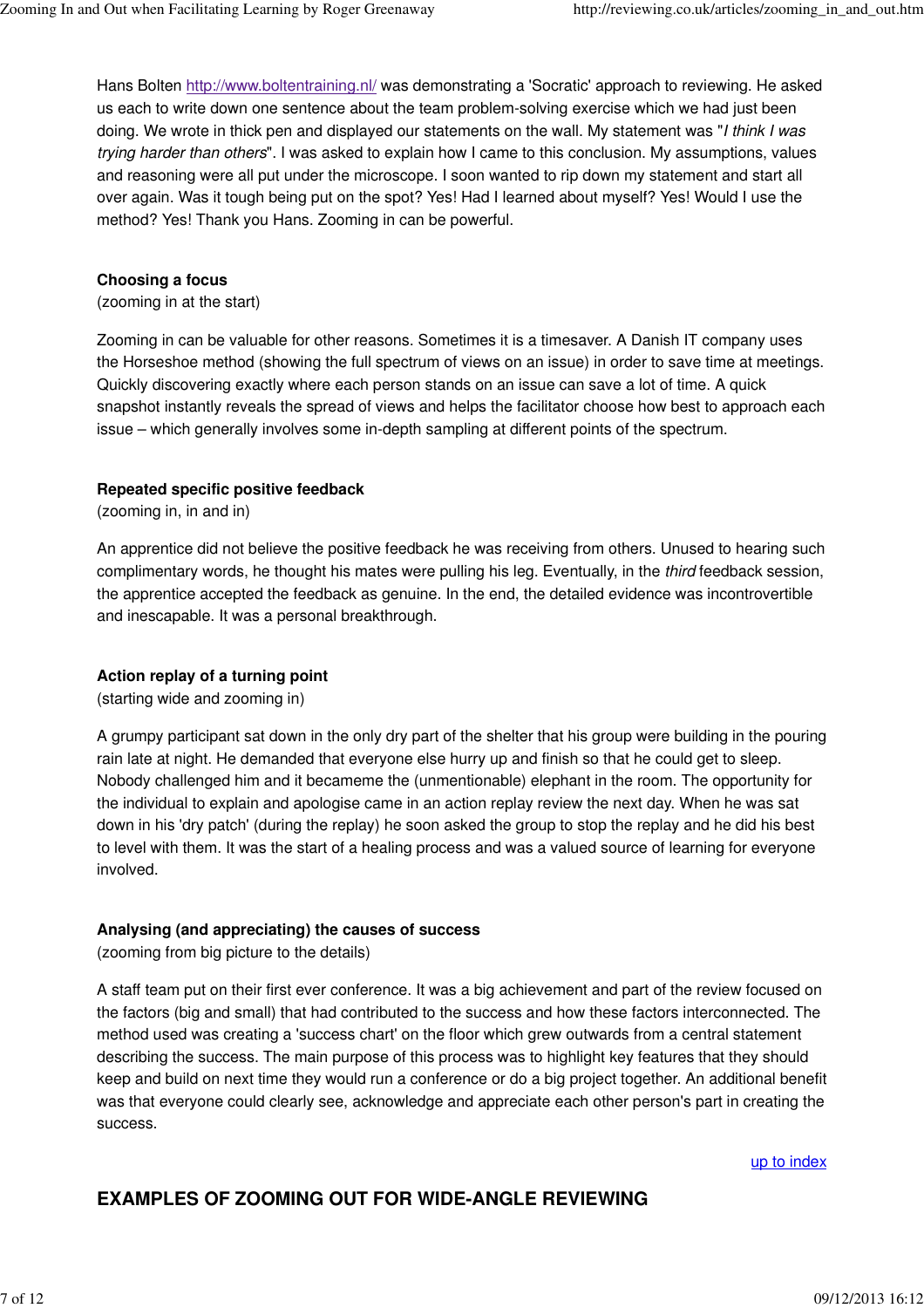"Although reviewing sometimes needs to be about narrowing down, separating out, and examining the detail, reviewing can also be used for 'big picture' learning in which boundaries are blurred, bridges are built, strands are woven together and the whole is more real than the parts - because reviewing is about the wood as well as the trees."

This was the start of my article on Big Picture Reviewing (Active Reviewing Tips 7.2). These are the six 'big picture' methods I described in that article (and so are not repeated here):

- TIME LINE: seeing time by walking through it
- THE OUTSIDER: seeing the group through the eyes of an outsider
- TURNTABLE: seeing issues from unfamiliar perspectives
- AS IF: experiencing different perspectives
- METAPHOR MAP: a fresh perspective on past and future

### **Edward de Bono's Blue Hat**

In Six Thinking Hats, each of the six coloured hats represents a different thinking style. The Blue Hat represents meta thinking – taking an overview. It is the odd one out because it is on a different level. It is of special value to facilitators and leaders. It is useful to all learners. Without blue hat thinking, it is difficult to take responsibility for learning, because you see the learning process most clearly when you wear the blue hat.

### **Powerful Learning Experiences**

Some powerful learning experiences have already been described in 'Examples of Zooming In' (above). There are also many kinds of powerful learning experience that deserve the 'zooming out' label. I asked 100 senior managers about their experiences during an experience-based management development programme as part of my PhD research. I asked them "What experiences have had most impact on your learning and development?" I heard a lot of stories that were about 'zooming out' and I was able to sort these into these six categories::

### **1. Broadening Horizons**

Meeting new people, doing new activities, experiencing a new learning culture.

### **2. Making Connections**

Lots of things interrelated, recognising patterns, seeing connections.

### **3. 'Re-'**

Experiencing something again, and feeling much better for it - refreshed, rekindled, reaffirmed etc.

### **4. Synergy and Support**

The delight of being part of a successful team, and experiencing the sum being greater than the parts.

### **5. Freedom to Learn**

Experiencing a free-flowing learning climate in which there are few blocks or barriers and in which creativity and risk-taking is supported.

### **6. Powerful Experience**

Feeling empowered. Having an intense experience which is sufficiently vivid or stirring to have a direct and lasting effect. The effect may change over time, especially through further reviewing.

up to index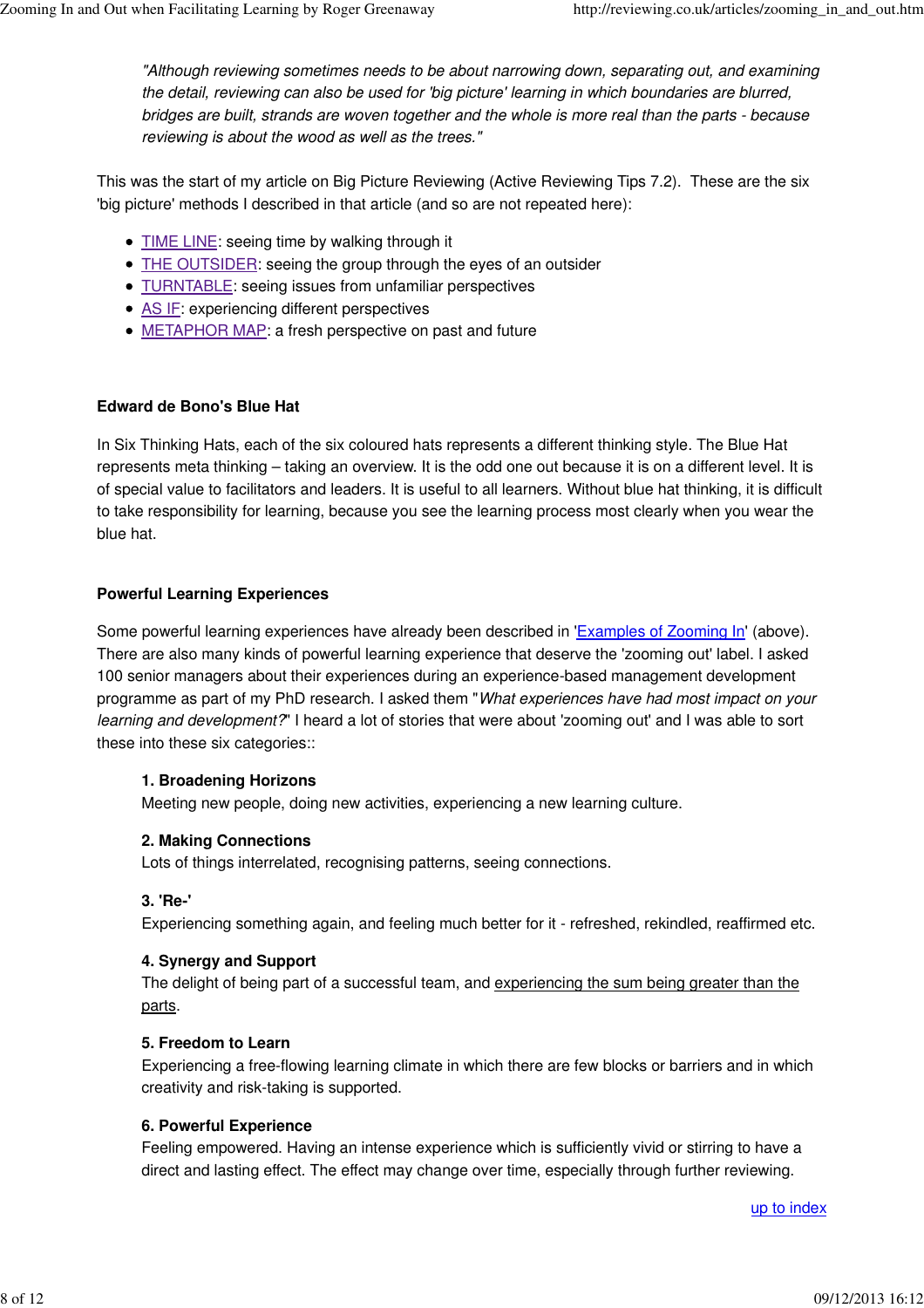# **EXAMPLES OF ZOOMING BOTH WAYS**

Most active and creative reviewing methods are designed to include both zooming in and zooming out within the same technique. These examples are illustrative - they are not full descriptions of the technique. [More complete descriptions can be found at http://reviewing.co.uk ]

$$
Z00ming\ in\ >\ >
$$

<sup>&</sup>lt; <sup>&</sup>lt; < zooming out

LEFT HAND COLUMN

RIGHT HAND COLUMN

**Appreciative Competition** - for exploring a range of perspectives on one topic

Choose a picture (individually) that captures something good about your team performance that you would like to be continued in future projects.

After hearing your partner's explanation, try to add value to their picture by seeking other ways in which the picture answers the original question.

 $>>$  <<<

**Horseshoe** - for exploring the range of views on a spectrum

| Where do you stand?                           | What might cause you to move from your position |
|-----------------------------------------------|-------------------------------------------------|
| Why are you not further this way or that way? | - in either direction?                          |
|                                               | Are you curious about anyone else's position?   |
|                                               |                                                 |

 $>>$  <<<

**Storyline** - using a rope graph to trace a specific theme

The line itself provides a focus. The story zooms in on whatever the line represents. Each peak and trough provides a focus, especially if the narrator is asked to say what caused their peak or explain how they recovered from their trough.

Sometimes the storyline is itself a zooming out process because it places single events in the context of the whole story. If others in the group are asked to show their storylines of the same event, then each participant is zooming out to see things from another perspective.

 $>>$  <<<

**Wanted** - creating a new person who would be welcome to join the team

| Thinking about what's missing involves some<br>analysis (zooming in)                                            | but this is in relation to a larger sense of what is<br>possible - using holistic or intuitive thinking<br>(zooming out)        |
|-----------------------------------------------------------------------------------------------------------------|---------------------------------------------------------------------------------------------------------------------------------|
| The details of the person, their skills, their<br>manner, their clothes and accessories come from<br>zooming in | but when a detail connects to the vision, people<br>celebrate the inspiration that connects the detail<br>with the big picture. |
| >>                                                                                                              | $\,<\,$ $\,<\,$                                                                                                                 |

**Back to the Future** - an audit of favourable factors that will help to achieve a goal

List-making is a combination of both zooming in and out, especially when the form of the question that generates the list asks people for details that connect with the overall purpose: "What x do you already have that will help you achieve your goal?"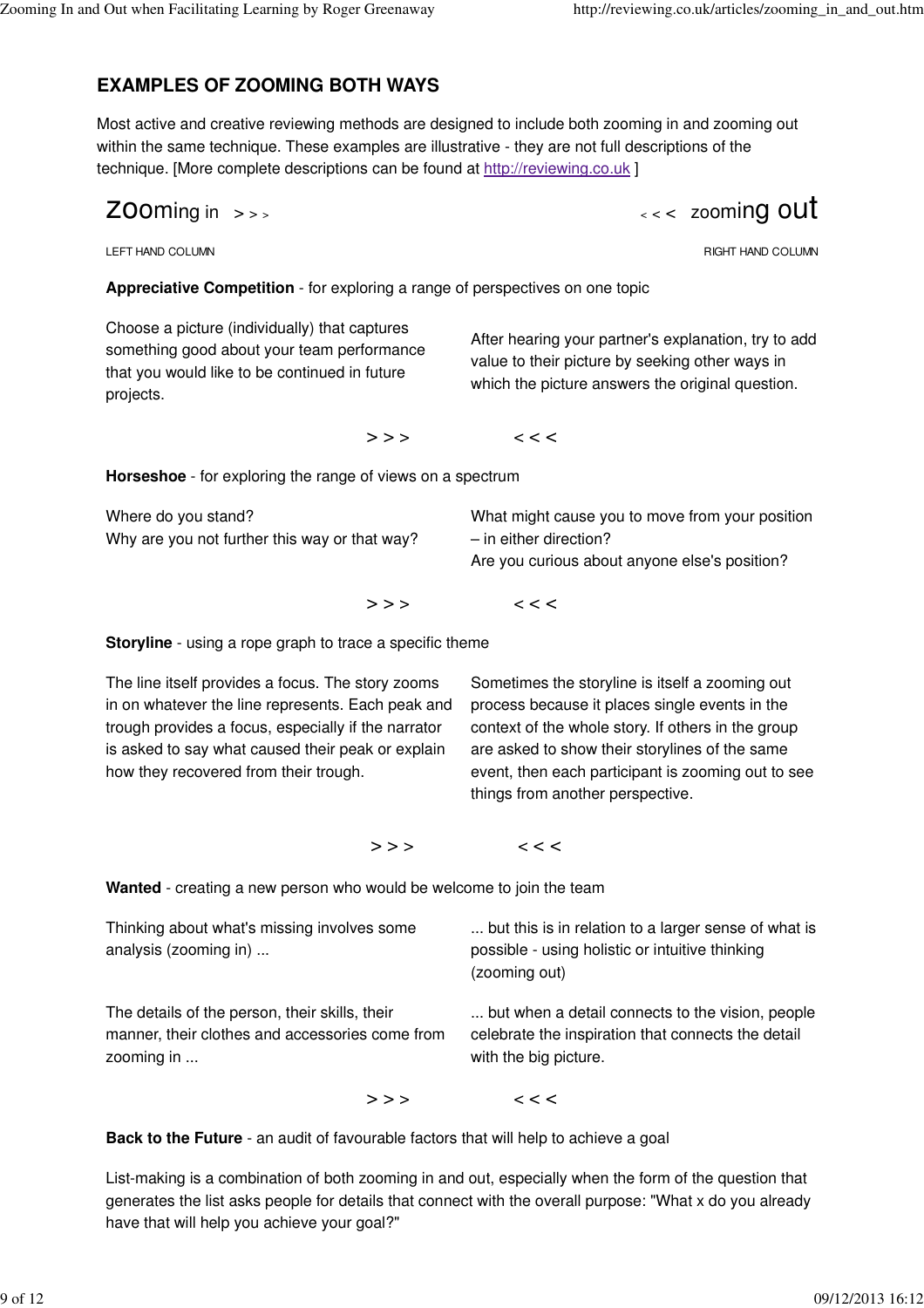Some of the questions zoom in - looking inwards at skills, strengths, experience, confidence.

The journey represents the cumulative combination of all the skills and qualities and connections and resources.

Anticipation of achieving the goal may feel like zooming in if the goal is specific ...

Some of the questions zoom out - looking outwards at resources, connections, networks, systems.

The resulting growth in confidence and capacity that is typical of this exercise is a kind of zooming out.

... or zooming out if the goal is broad and open-ended.

 $>>$  <<<

### **Finding the Bones**

This summarising method helps to identify the essence of a story a person tells about their experience of an activity. In pairs, one person gives a one or two minute account that emphasises their feelings and experiences. The listener helps the speaker to reduce the story to a few sentences, then to one sentence, then to a phrase (or three words), then to a single word. The sentence, phrase and word are recorded by the listener and presented to the speaker. In new pairs, and in a new role (speakers are now listeners and vice versa) the exercise is repeated. The process ends with three 'rounds' in the whole group: single words, then phrases, then sentences.

Is this zooming in or out? - see next ...

# **ZOOMING AND THE TRANSFER OF LEARNING**

I have chosen to spread 'Finding the Bones' across both columns because this process zooms in and out simultaneously. At first sight it looks like a 'zooming in' process because it gradually strips down a story to a single word. But if the process is working well, it is the short phrase or the single word at the end of the process that has the greatest significance and the widest potential application to other settings.

Intriguing as it is that zooming in and out can happen simultaneously, it would be misleading for me to suggest that the transfer of learning depends on stripping stories down to bare bones (or funnelling experience into its essences). There are many other ways in which the transfer of learning happens. Sometimes, for example, the real power is in the whole story. So there is a risk that reliance on a reductionist approach to transfer (exemplified by 'Finding the Bones') can leave the learner with a limp and empty cliche of little lasting value.

This only serves to reinforce the value of the habit of both zooming in and zooming out. By providing an ever-changing focus, you are exposing participants to a range of different zoom settings. This gives participants a wider choice of transfer stategies: for each story, each individual, each situation and each goal it is important to help the learner find the zoom level that will be of greatest value.

Solzenhytsin's acclaimed novel 'A Day in the Life of Ivan Denisovich' achieved its impact by zooming in on the details of one character's day in just one grisly place. In 'War and Peace' Tolstoy gave himself a much bigger canvas in space and time to write his masterpiece. Both strategies can lead to profound insights and understanding.

Roger Greenaway roger@reviewing.co.uk http://reviewing.co.uk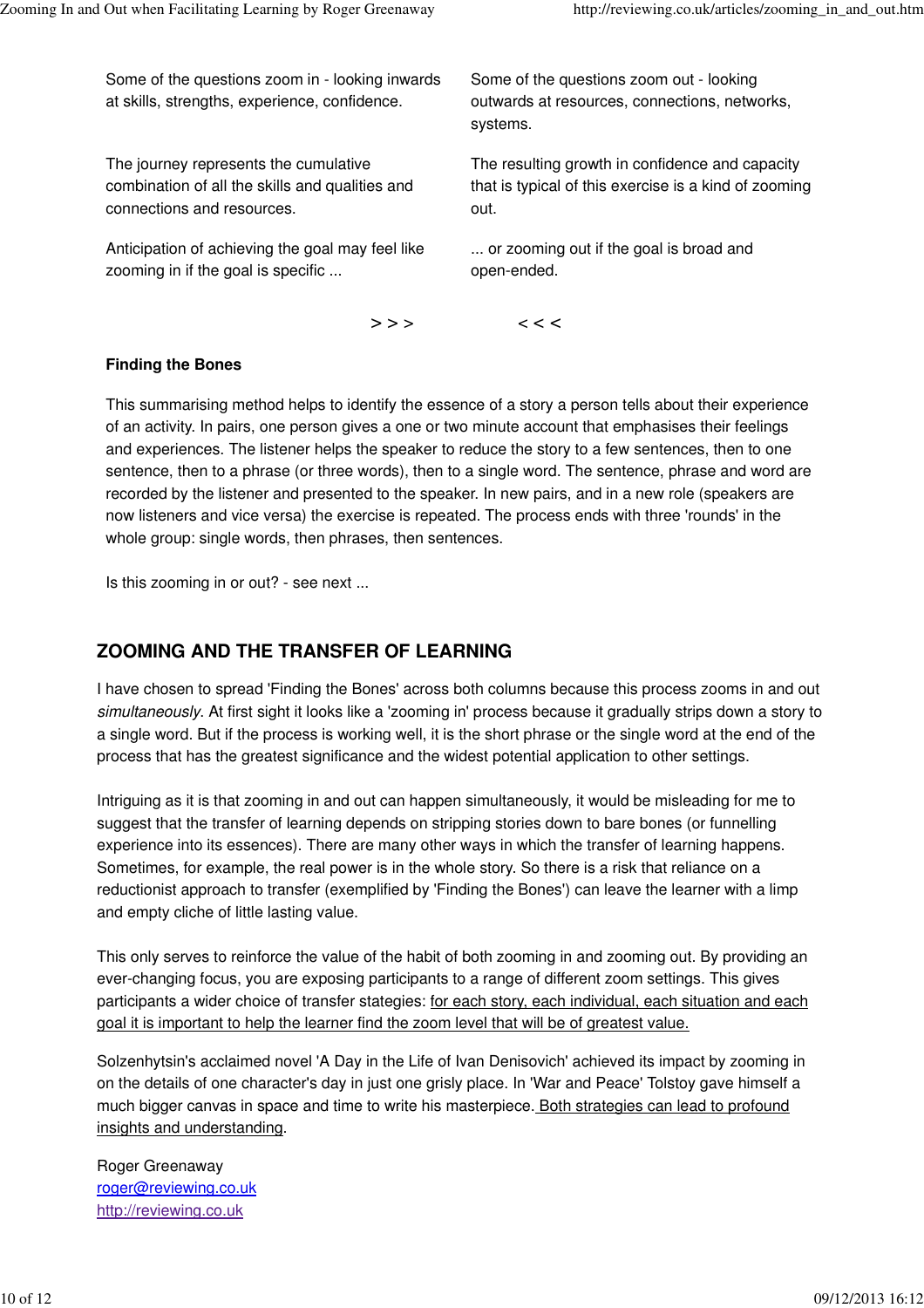# **REFERENCES AND USEFUL LINKS**

### **ZOOMING IN**

Clean Language http://en.wikipedia.org/wiki/Clean\_Language http://www.cleanlanguage.co.uk

Precision Questioning http://en.wikipedia.org/wiki/Precision\_questioning http://www.vervago.com

Philosophy for Children http://en.wikipedia.org/wiki/Philosophy\_for\_Children http://www.sapere.org.uk

Critical Thinking http://en.wikipedia.org/wiki/Critical\_thinking http://www.criticalthinking.org/pages/defining-critical-thinking/766

### **ZOOMING OUT**

**Creativity** http://en.wikipedia.org/wiki/Creativity

Creative Thinking Skills http://www.palgrave.com/skills4study/studyskills/thinking/creative.asp http://brainzooming.com/7-creative-thinking-skills-important-for-you-to-have/ http://www.21lobsterstreet.com http://www.brainstorming.co.uk http://jonathanclarks.blogspot.co.uk/2009/04/book-review-sticky-wisdom.html

### **ZOOMING IN AND OUT**

Borton, T. (1970: 89) Reach, Touch and Teach: Student Concerns and Process Education. McGraw Hill.

Burnes, B. (2004) "Kurt Lewin and the Planned Approach to Change: A Re-appraisal" Journal of Management Studies 41 (6) 977–1002 http://onlinelibrary.wiley.com/doi/10.1111/j.1467-6486.2004.00463.x/full

De Bono, E. (1985) Six Thinking Hats. Little, Brown and Company.

Fransella, F. (1997) George Kelly London: Sage

Greenaway, R. (1995) PhD Thesis: Powerful Experiences in Management Learning and Development. British Library http://ethos.bl.uk

Greenaway, R. (2004) "Big Picture Reviewing: seeing the wood as well as the trees". Active Reviewing Tips 7.2

http://reviewing.co.uk/articles/big-picture-reviewing.htm

Greenaway, R. (2007) in Siberman, M. (Ed) The Experiential Learning Handbook. Wiley.